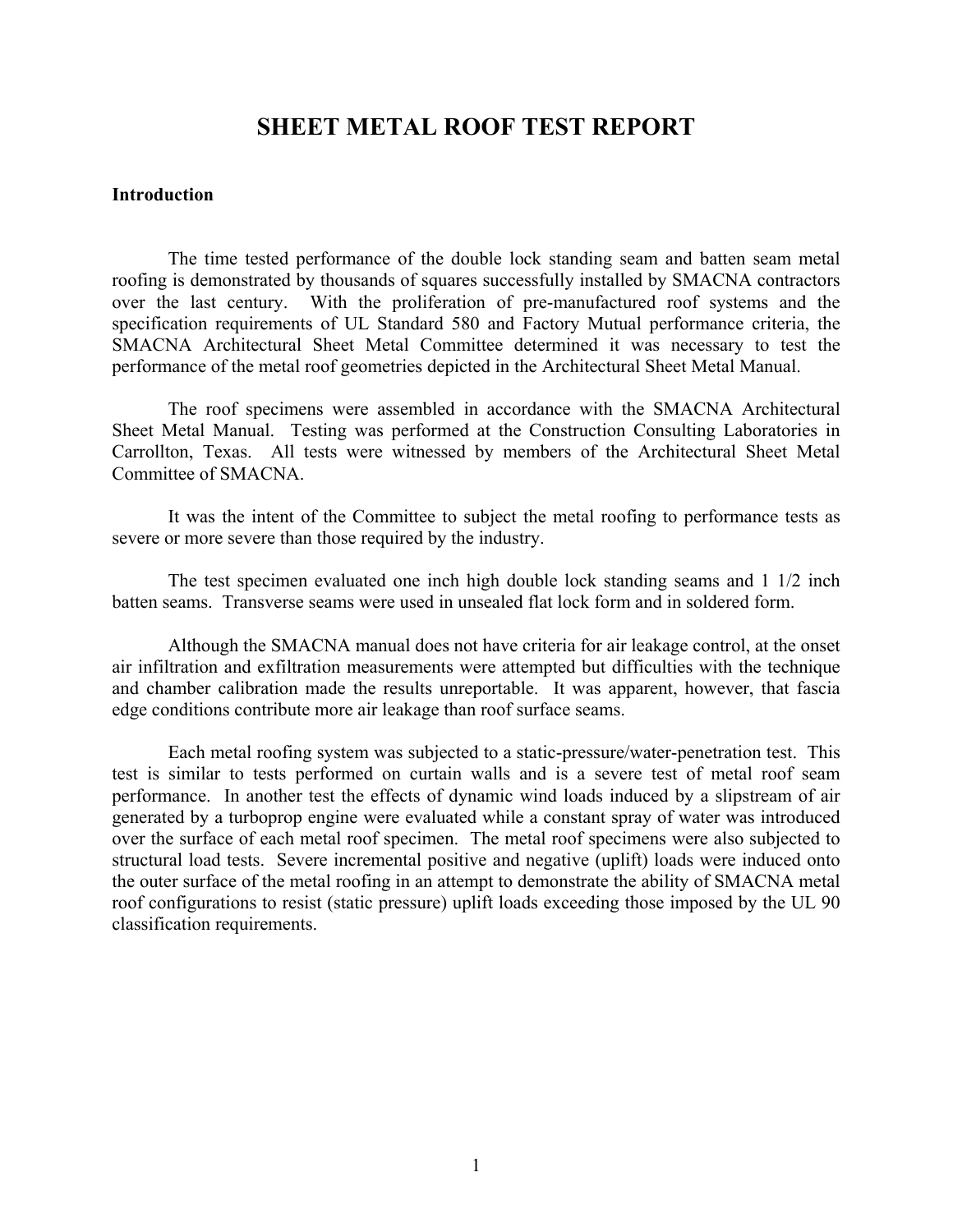# **METAL ROOF DESCRIPTION**

The systems were constructed as follows: (see diagrams)

| <b>Test Specimen</b> | 6 ft by 19 ft 5 inches                                                                                                                                                                                                                                                                                                                                                                                                                              |
|----------------------|-----------------------------------------------------------------------------------------------------------------------------------------------------------------------------------------------------------------------------------------------------------------------------------------------------------------------------------------------------------------------------------------------------------------------------------------------------|
| <b>Roof Pitch</b>    | 4/12                                                                                                                                                                                                                                                                                                                                                                                                                                                |
| <b>Seam Height</b>   | 1 inch standing; $1 \frac{1}{2}$ inch batten                                                                                                                                                                                                                                                                                                                                                                                                        |
| <b>Pan Width</b>     | 20.75 inches at center, 15.25 at rakes                                                                                                                                                                                                                                                                                                                                                                                                              |
| <b>Seaming</b>       | double lock standing seam or batten seam conforming to<br><b>SMACNA's Architectural Sheet Metal Manual</b>                                                                                                                                                                                                                                                                                                                                          |
| <b>Fasteners</b>     | 2 inch wide cleats at 12 inch centers, nailed with 2 ring<br>shank nails per clip                                                                                                                                                                                                                                                                                                                                                                   |
| Underlayment         | Rosin saturated building paper, 5 lbs per 100 sf lapped 2<br>inches and nailed approximately 36 in. o.c.                                                                                                                                                                                                                                                                                                                                            |
|                      | Over<br>30 lb. felt, lapped 2 inches and nailed 24 inches o.c.<br>Over<br>1/2 plywood, APA Rated, anchored with #12 fasteners 18<br>inches o.c.<br>Over<br>3.5 inch thick isocyanurate insulation with perlite board<br>laminated, anchored with #12 fasteners 5 inches in length<br>Over<br>22 gage 1.5 inch steel deck, Type F, welded to structure 12<br>inches o.c. at edges and 18 inches at center supports, laps<br>fastened with #12 screws |

 Maximum sheet length used was 120 inches. Transverse seams were used to provide pan-lengths as indicated on diagrams. Edge conditions were flashed with cleated 5 inch fascia, lapped 4 inches at the rake and continuous at the eave and ridge. The panels and associated flashings were fabricated and tested in each of the following metals.

### **16 oz. Copper**

- 1. Standing Seam
- 2. Batten Seam

### **24 gage Galvanized Steel**

1. Standing Seam

### **0.032 inch Aluminum**

1. Standing seam

## **0.015 inch Terne-Coated Stainless Steel**

1. Standing Seam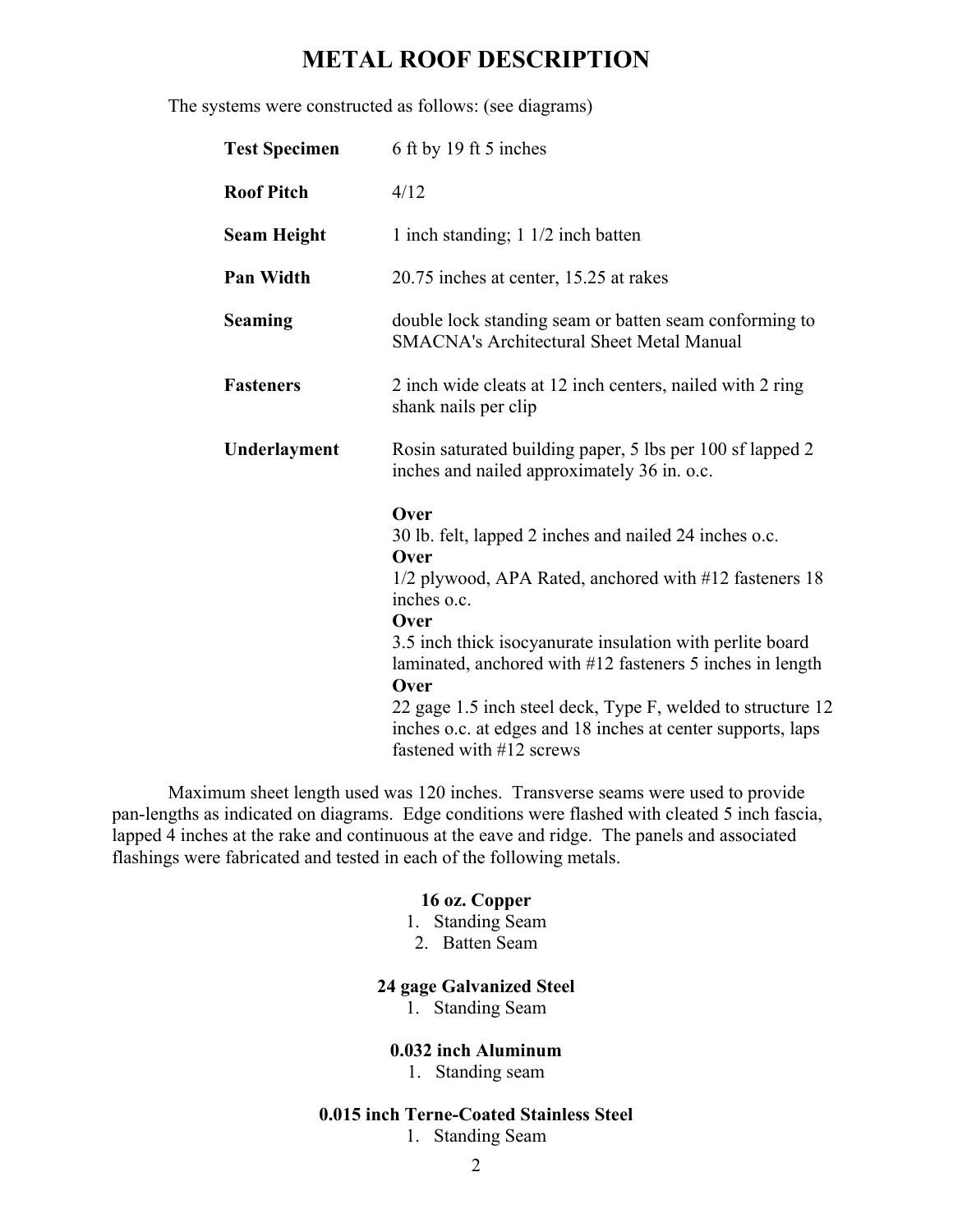# **STATIC WATER PENETRATION TEST**

 The static water penetration test is similar to ASTM E331-86, which is used for curtain walls. This test subjects the specimen and chamber to a constant vacuum pressure equivalent to a 2 inch water head pressure. Water is uniformly sprayed on the roof at a rate of 5 gallons per hour per square foot of surface. This test simulates what could be expected in a severe storm condition with high winds and rapidly changing exterior pressures.

 An observer would remain inside the test chamber for the 15 minute duration of the test to observe and record any water leakage through the system.

| <b>Duration of test</b>     | 15 minutes                   |
|-----------------------------|------------------------------|
| Vacuum on inside of chamber | 10.4 psf (2 inches of water) |

#### **Results**

 All systems passed. No uncontrolled water infiltration was observed for any of the metal types or systems with the exception of the eave and rake junction with the chamber on the TCS roof system. This was attributed to imperfect connections of the fascia junction.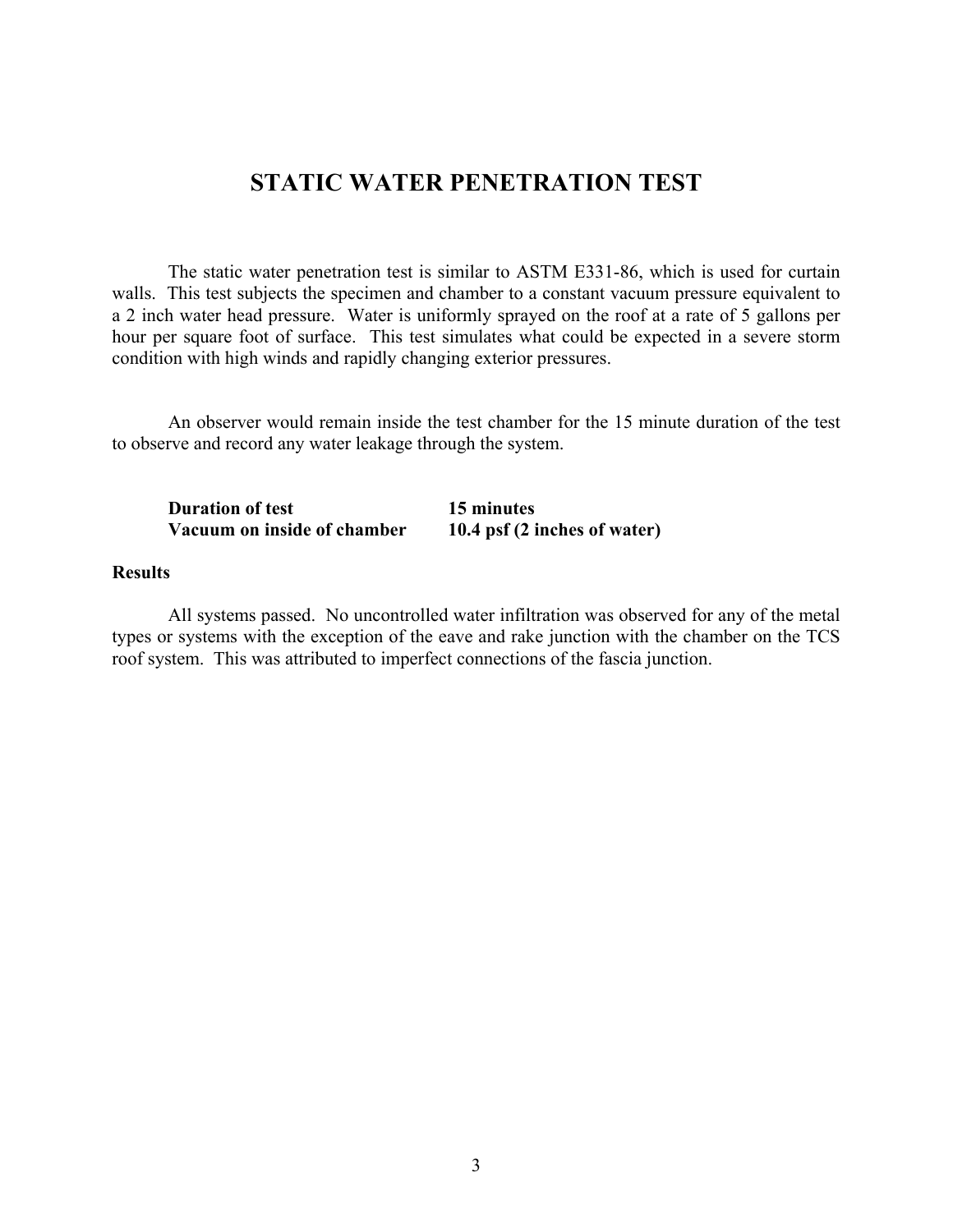# **DYNAMIC WATER PENETRATION TEST**

 For this test the roof system is subjected to dynamic loading and water exposure similar to what the roof would go through in a rainstorm. The test is similar to the Architectural Aluminum Manufacturers Association (AAMA) Standard 501.1-83 for metal curtain walls.

 In this test, water is applied to the exterior of the test specimen at a minimum rate of 5 gallons per hour per square foot of roof surface while an 80 to 85 mile an hour slipstream of air is applied. The slipstream of air flow is produced by a turboprop engine positioned approximately 20 feet from the eave of the specimen.

 An observer inside the chamber inspects the interior of the specimen during the test and the exterior of the system is inspected after the test.

## **Duration of test** 15 minutes **Dynamic load produced by an airstream induced from a turboprop engine in combination with 5 gpm per square foot water spray**

### **Results**

 All roof systems passed. No uncontrolled water infiltration was observed for any of the metal types or systems with the exception of the eave and rake junction with the chamber on the TCS roof system. This was attributed to an imperfect connection of the fascia junction.

No system damage or deformation occurred.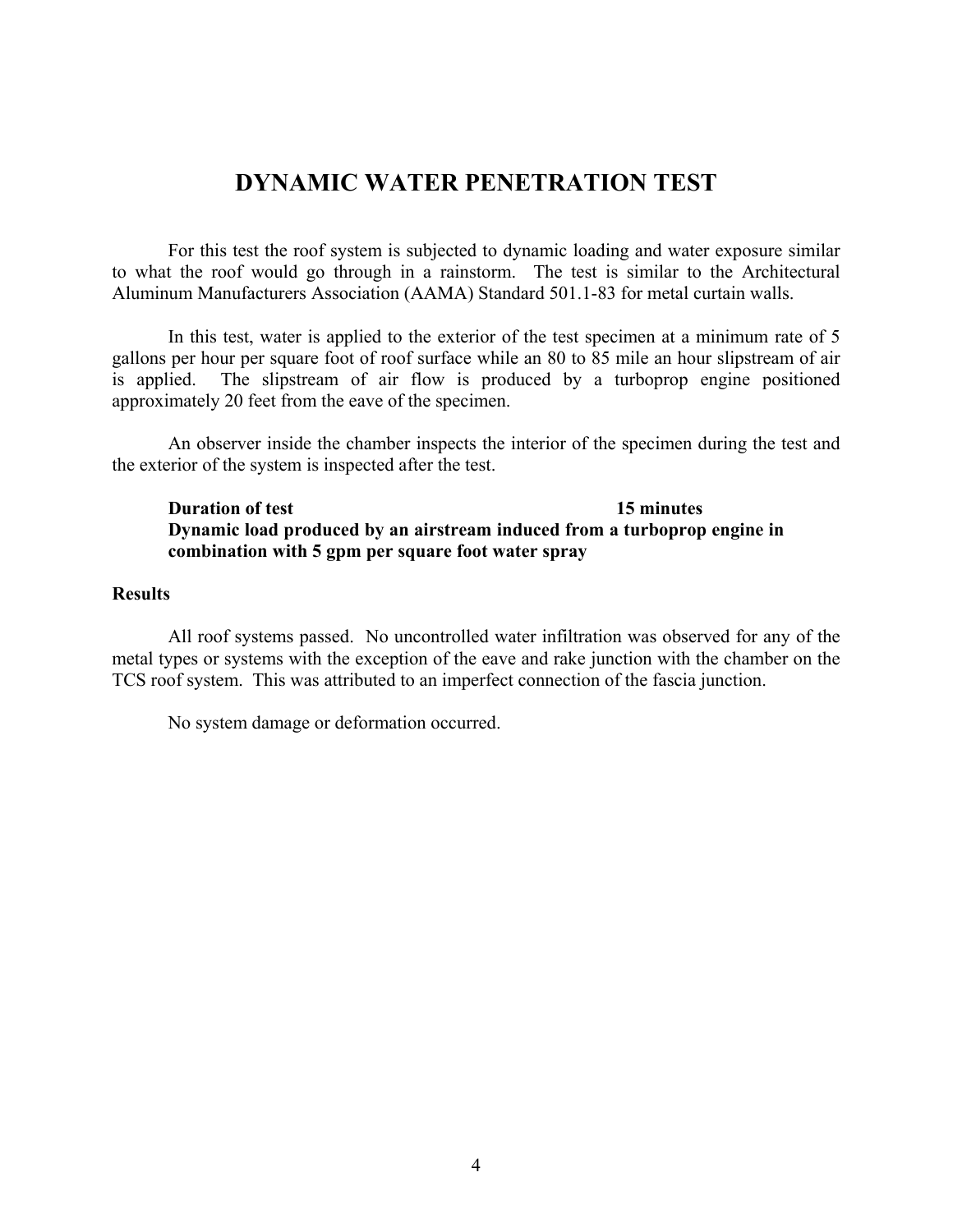# **UNIFORM STRUCTURAL LOAD AND DEFLECTION TESTS**

 For this test series, a second pressure chamber was applied over the metal roof specimen but was not in contact with it. Vacuum and blower pumps and ducting were connected to the chambers to create negative pressures (uplift pressures) on the top of the roof and positive pressures (downward loads) on demand.

 All systems were tested in load intervals, both positive and negative, of 20 psf, 40 psf, 60 psf, and 90 psf. Each load level was applied, held for ten seconds then released to atmospheric level. All systems were subjected to negative loads of 125 psf. The galvanized steel, aluminum, terne-coated stainless steel and the copper batten seam system were subjected to a 150 psf uplift load. The terne-coated stainless steel and the copper batten seam systems were taken as high as 190 psf uplift load in an attempt to take the systems to structural failure. Deflection recordings were taken at the standing seam and at the midpoint of the panels.

| <b>Material Type</b>          | Seam Style      | Max. Load |
|-------------------------------|-----------------|-----------|
| Aluminum                      | Standing        | $150$ psf |
| Copper                        | Standing        | $190$ psf |
| Copper                        | <b>Batten</b>   | $190$ psf |
| Galvanized                    | <b>Standing</b> | $150$ psf |
| <b>Terne-Coated Stainless</b> | Standing        | $190$ psf |

## **Table of Maximum Loads**

### **Comments**

- 1. The maximum load associated with a UL Standard 580 class 90 rating is 105 psf.
- 2. The centers of the pans deflected as much as 3/4" at loads up to 125 psf.
- 3. Upon removal of the top pressure chamber close inspection of metal systems revealed no permanent deformation or damage or loosening of fasteners.
- 4. The capacity of the pressurization apparatus was exceeded before structural failure of the roof system occurred.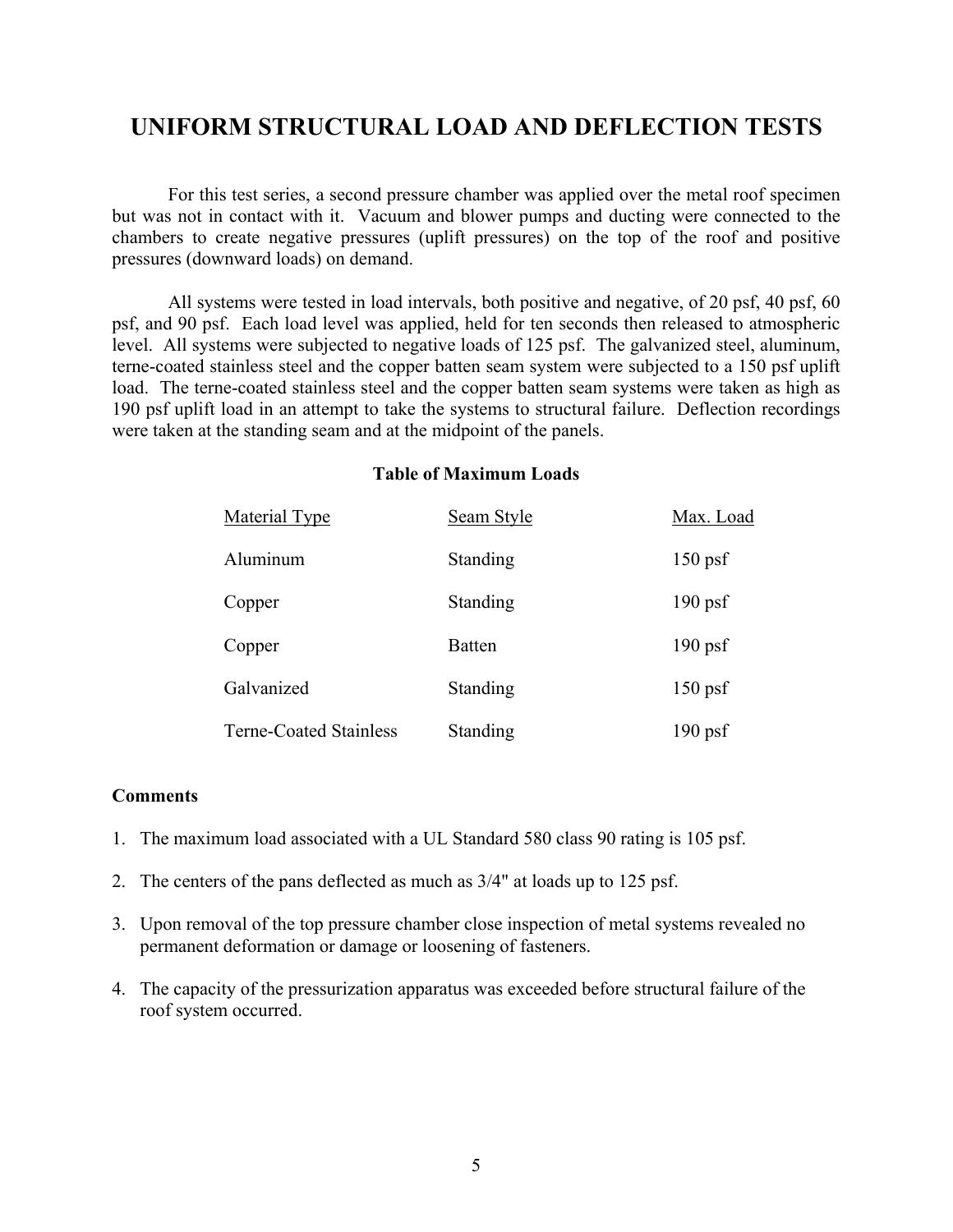# **CONCLUSIONS**

 From these tests one can conclude that the correct installation of the SMACNA details on custom fabricated metal roofing will perform adequately when subjected to simulated storm conditions.

 The SMACNA roof assemblies were tested in loading situations superior to the demands of the UL 90 requirements. We did not test the roof systems with Underwriters Laboratories because this would have locked the particular geometry and makeup to precisely what was tested. Since our systems are for customized architectural roofs that allow the designer to work within a series of variables, we tested what was felt to be the more vulnerable extremes.

 In general, thin architectural metal roofing will work in concert with the metal decking and continuous nailable substrate to resist both positive and uplift pressures applied to the roof system.

- From the tests we found the critical areas of metal roof design to be the transitions or edge conditions. Special care must be taken at the edge conditions to seal the roof underlayments to the vertical walls and to tightly fit the metal roof to the edge conditions.
- Roofing felts are a necessary secondary barrier for the metal roofing system and should not be eliminated.
- The transverse seams should be as detailed on the Architectural Sheet Metal Manual with full closure and continuous cleating from standing seam to standing seam. Sealant at the corners of the fold will prevent moisture from entering behind the panels.

The SMACNA systems that have had such a satisfactory service record are supportable by laboratory tests.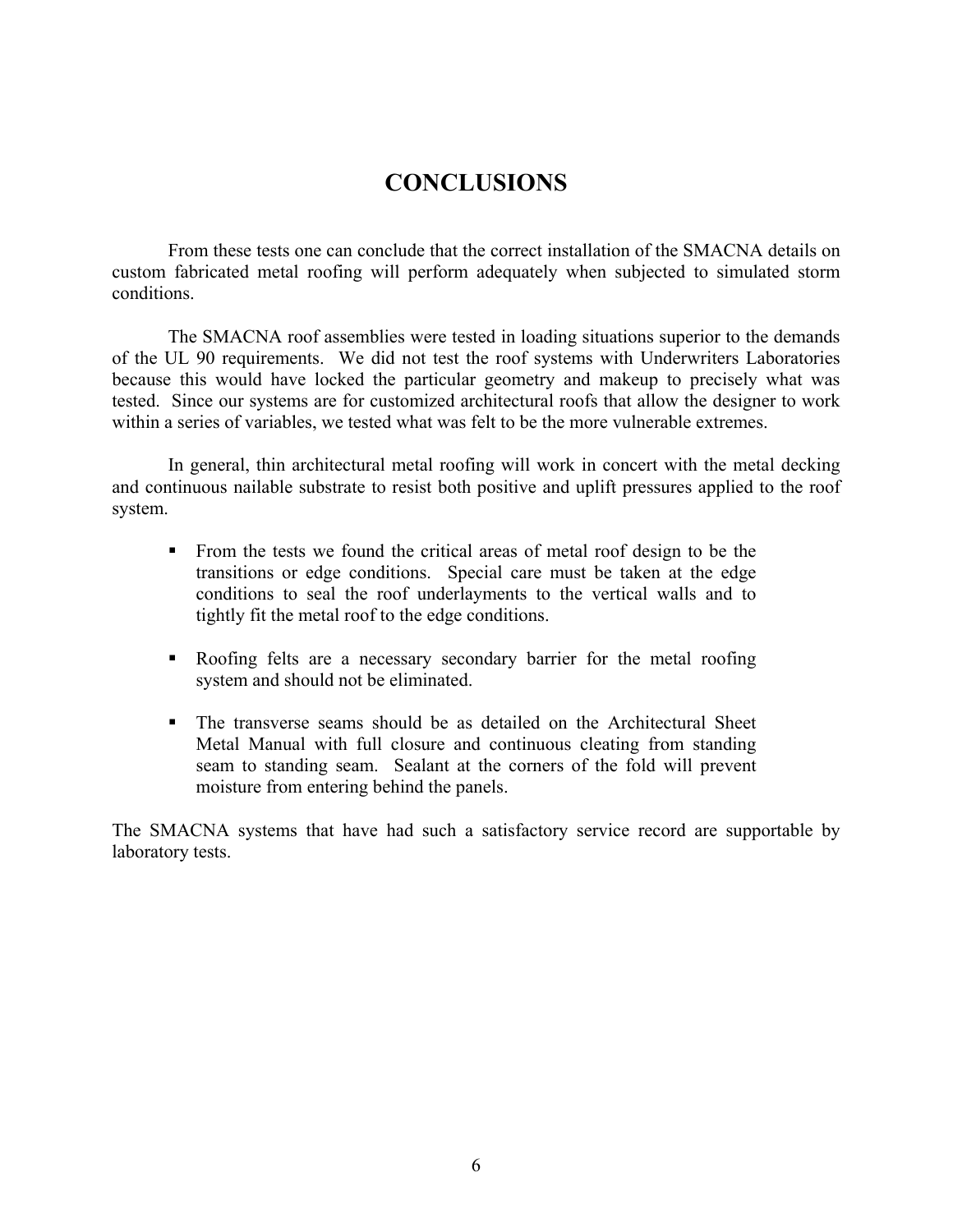

**SHEET METAL ROOF TEST REPORT FIGURE 1**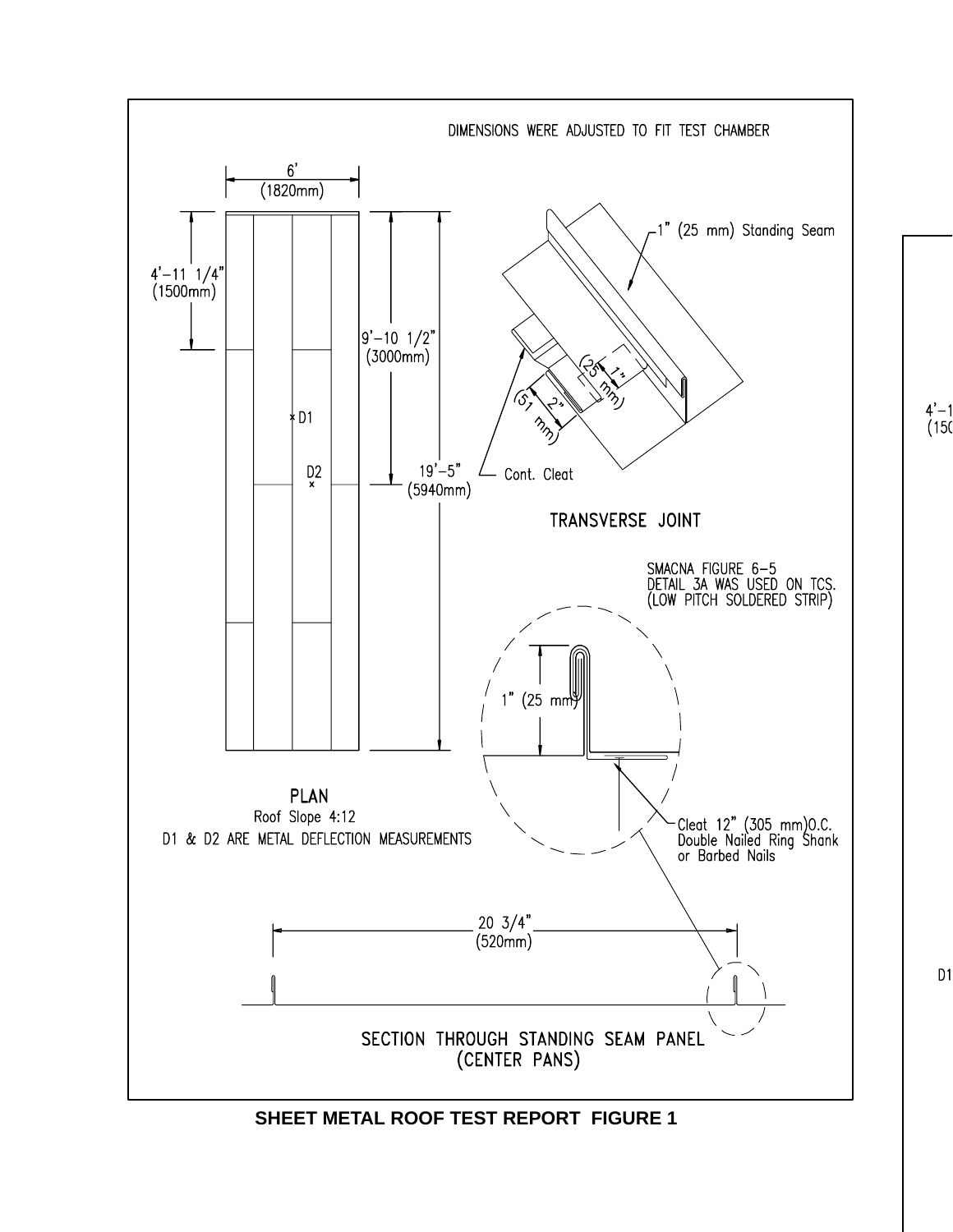

**SHEET METAL ROOF TEST REPORT FIGURE 2**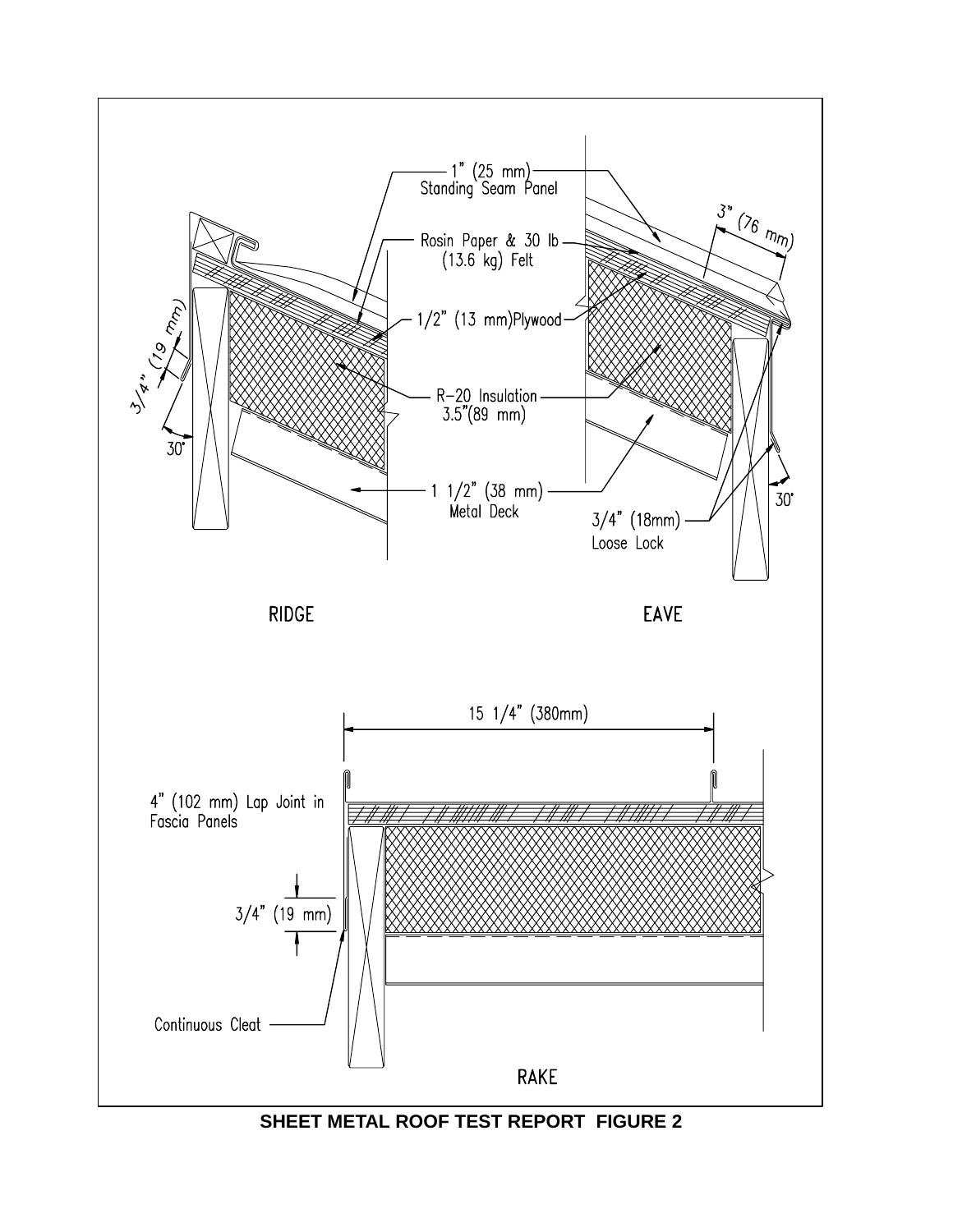

**SHEET METAL ROOF TEST REPORT FIGURE 3**